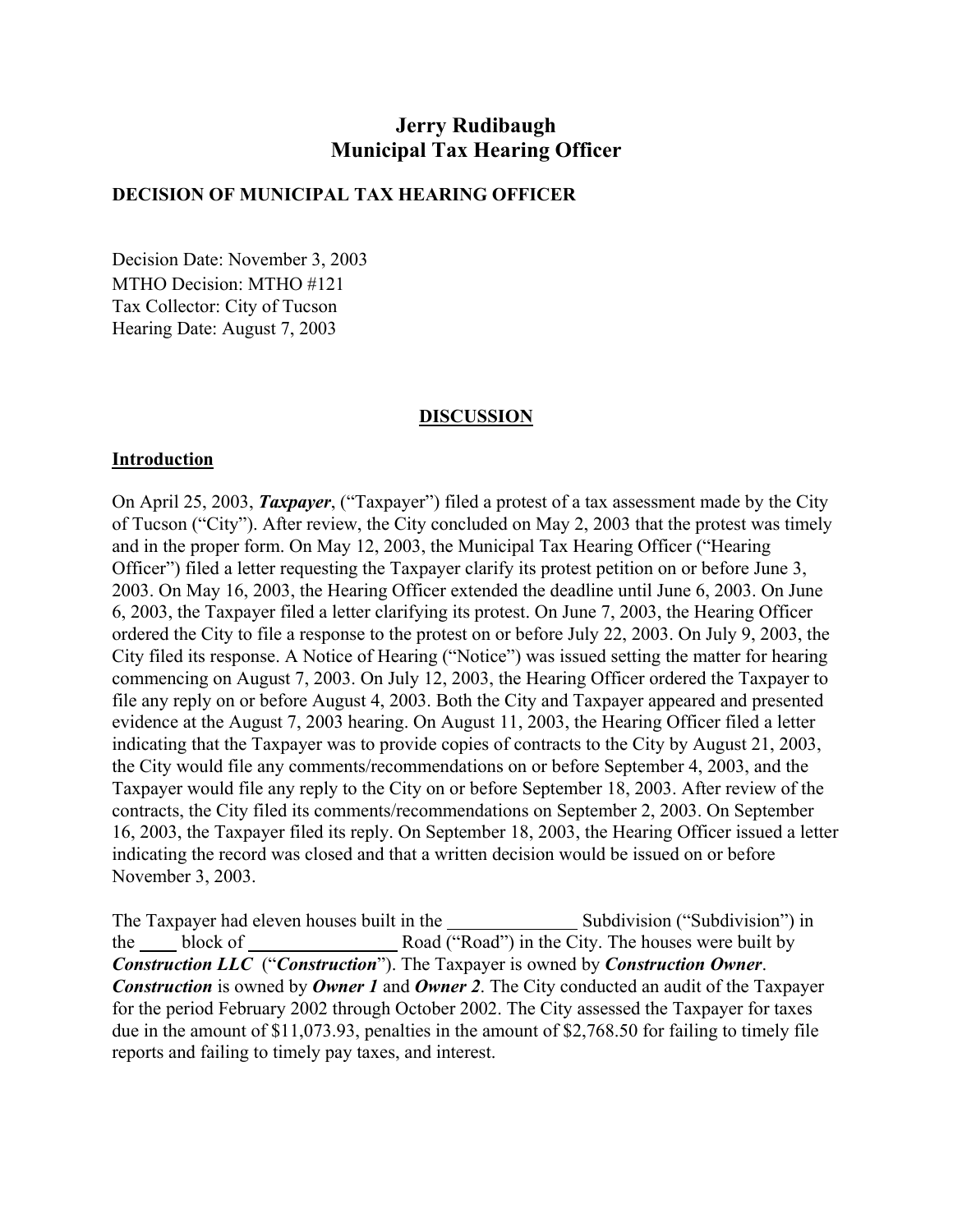### **City Position**

The Taxpayer was not licensed so the City issued the Taxpayer License No. *XXXXXX* in December 2002. According to the City, the Taxpayer failed to pay any taxes during the audit period or file any tax returns. The Taxpayer failed to cooperate during the audit and as a result the City was not able to examine any of their records. The City asserted that the Taxpayer built eleven homes in the Subdivision located in the Road and then sold the homes during the audit period. As a result, the City concluded the Taxpayer was a speculative builder and therefore taxable pursuant to City Code Section 416 ("Section 416"). The City estimated the gross income by utilizing the building permits issued and from the county assessors website. The City also allowed a land cost deduction of \$3,000.00 per lot during the audit. At the hearing, the Taxpayer provided documentation the land cost per lot was \$3,000.00 plus five percent of the gross sales price. As a result, the City recommended adjusting the total land price for the eleven lots by \$44,795.75. This adjustment reduced the taxes due to \$10,499.06 and penalties to \$2,624.78. The City asserted that the contractor working for the Taxpayer is a prime contractor and that their gross income is subject to tax per City Code Section 415 ("Section 415"). The City also agreed that the Taxpayer should receive a tax credit for taxes paid to the contractor but the City argued the proposals and contracts did not name the contractor or the amount of tax paid.

The City opposed any waiver of the penalties. According to the City, the Taxpayer has operated construction companies within the City limits for a number of years and should have been aware of the licensing and reporting requirements.

### **Taxpayer Position**

The Taxpayer argued that their gross revenues during the audit period were \$400,000 and that the tax assessment should be reduced to \$5,200.00. According to the Taxpayer, *Construction* was identified as the contracting party and the Taxpayer should be credited for taxes paid to *Construction* in the amount of \$8,748.00. The Taxpayer also argued that it would be double taxation to assess both *Construction* and the Taxpayer for the same contracting income. The Taxpayer requested the penalties be waived. According to the Taxpayer, the purpose of penalties is to encourage tax-filing compliance and the Taxpayer has agreed to comply in the future. In addition, the Taxpayer asserted its profit margins are thin and penalties would seriously impact the Taxpayer's bottom line.

### **ANALYSIS**

Based on the evidence presented, the Taxpayer is an owner-builder and was properly assessed as a speculative builder pursuant to Section 416. Because of the Taxpayer's lack of cooperation during the audit, it was proper for the City to make an estimate of the gross income. The City's estimation method was reasonable and should be approved. The Hearing Officer also concurs with the City's revised assessment to reflect more accurate land values based on documentation presented to the City at the hearing. Based on the above, the Hearing Officer approves the City's revised assessment. Further, the Hearing Officer concurs with the Taxpayer that *Construction*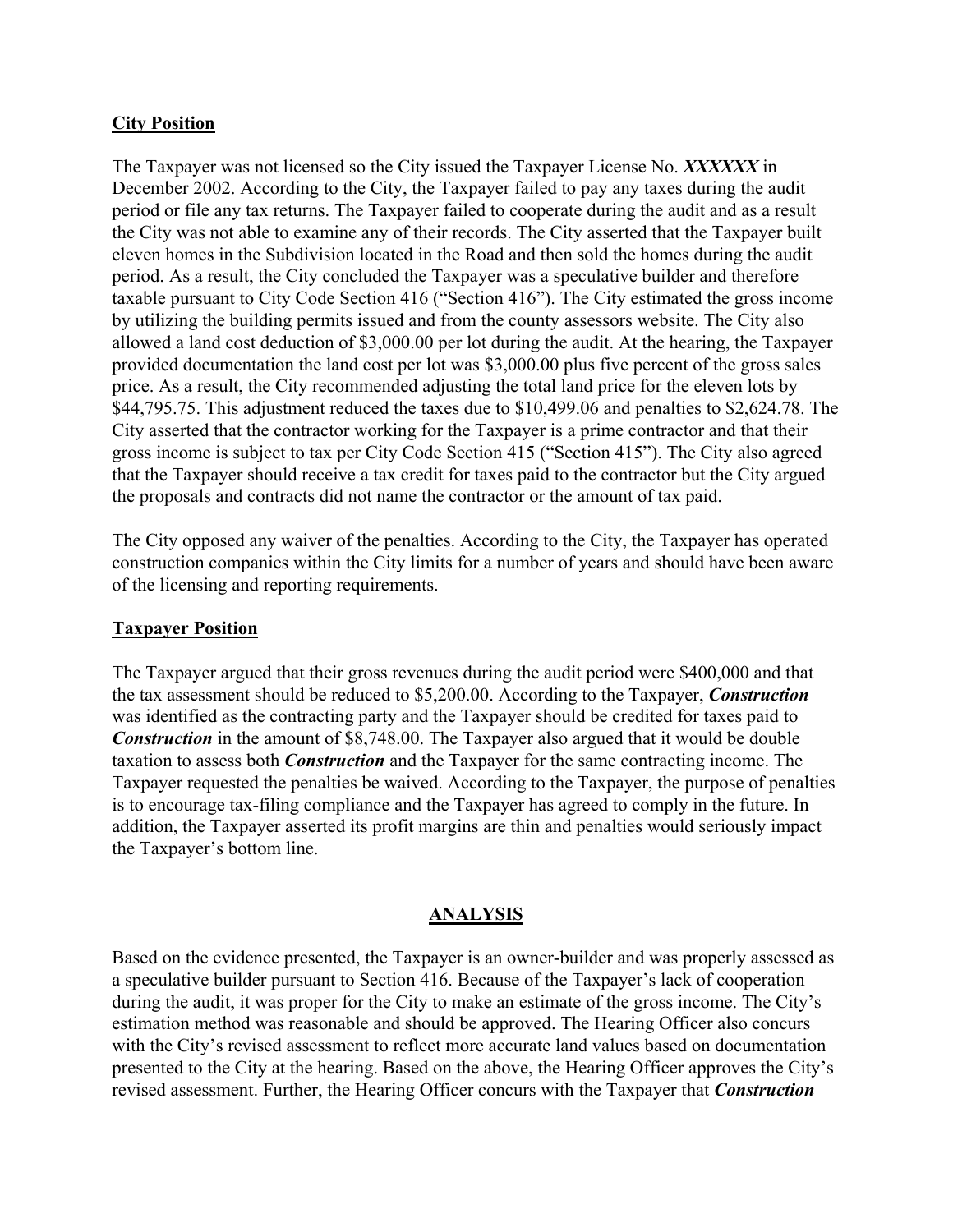should not also be assessed for contracting income on the construction of these same homes nor should the Taxpayer receive any credit for alleged taxes paid to *Construction* for construction of these homes.

The City was authorized pursuant to Section 540 to assess penalties for the Taxpayer's failure to timely file reports and failing to timely pay taxes. The Taxpayer failed to demonstrate reasonable cause for failing to file reports or failing to timely pay taxes. In fact, the Taxpayer aggravated the situation by failing to provide records during the audit process. Accordingly, the request to waive the penalties is denied.

## **FINDINGS OF FACT**

- 1. On April 25, 2003, the Taxpayer filed a protest of a tax assessment made by the City.
- 2. After review, the City concluded on May 2, 2003 that the protest was timely and in proper form.
- 3. On May 12, 2003, the Hearing Officer filed a letter requesting the Taxpayer clarify its protest petition on or before June 3, 2003.
- 4. On May 16, 2003, the Hearing Officer extended the deadline until June 6, 2003.
- 5. On June 3, 2003, the Taxpayer filed a letter clarifying its protest.
- 6. On June 7, 2003, the Hearing Officer ordered the City to file a response to the protest on or before July 22, 2003.
- 7. On July 9, 2003, the City filed its response.
- 8. A Notice was issued setting the matter for hearing commencing on August 7, 2003.
- 9. On July 12, 2003, the Hearing Officer ordered the Taxpayer to file any reply on or before August 4, 2003.
- 10. Both the City and Taxpayer appeared and presented evidence at the August 7, 2003 hearing.
- 11. On August 11, 2003, the Hearing Officer filed a letter indicating that the Taxpayer was to provide copies of contracts to the City by August 21, 2003, the City would file any comments/recommendations on or before September 4, 2003, and the Taxpayer would file any reply to the City on or before September 18, 2003.
- 12. After review of the contracts, the City filed its comments/recommendations on September 2, 2003.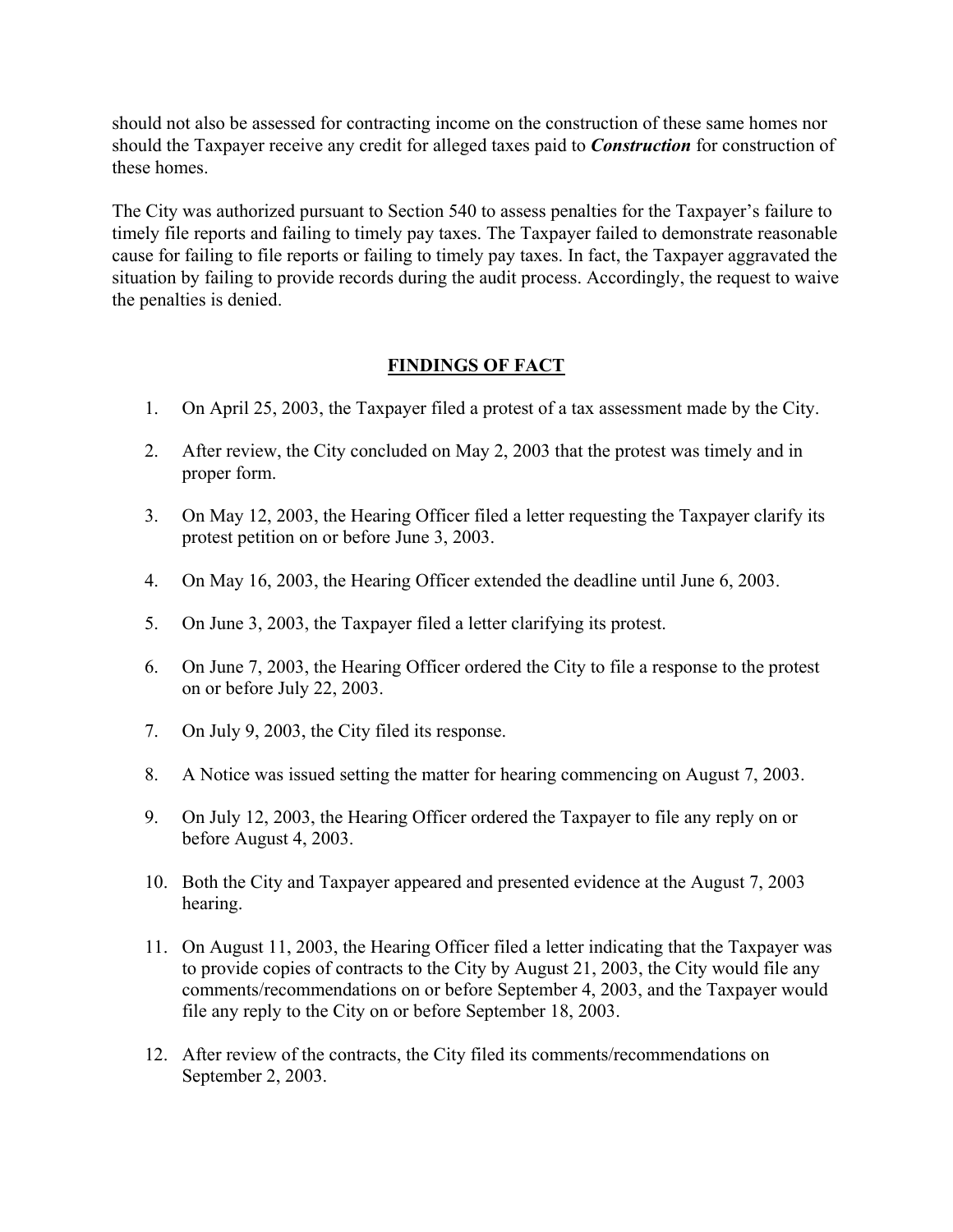- 13. On September 16, 2003, the Taxpayer filed its reply.
- 14. On September 18, 2003, the Hearing Officer issued a letter indicating the record was closed and that a written decision would be issued on or before November 3, 2003.
- 15. The Taxpayer had eleven houses built in the Subdivision in the Road in the City.
- 16. The houses were built by *Construction*.
- 17. The Taxpayer is owned by *Construction Owner*.
- 18. Construction is owned by *Owner 1* and Andrea *Owner 2*.
- 19. The City conducted an audit of the Taxpayer for the period February 2002 through October 2002.
- 20. The City assessed the Taxpayer for taxes due in the amount of \$11,073.93, penalties in the amount of \$2,768.50 for failing to timely file reports and failing to timely pay taxes, and interest.
- 21. The Taxpayer was not licensed so the City issued the Taxpayer License No. *XXXXXX* in December 2002.
- 22. The Taxpayer failed to pay any taxes or file any tax returns during the audit period.
- 23. The Taxpayer failed to cooperate during the audit and as a result the City was not able to examine any of the Taxpayer's records.
- 24. The Taxpayer built eleven homes in the Subdivision located in the Road and then sold the homes during the audit period.
- 25. The City estimated the gross income by utilizing the building permits issued and the county assessors website.
- 26. The City allowed a land cost of \$3,000.00 per lot during the audit.
- 27. The Taxpayer provided documentation at the hearing to demonstrate the land cost per lot was \$3,000.00 plus five percent of the gross sales price.
- 28. The City recommended adjusting the total land price for the eleven lots by \$44,795.75.
- 29. The land adjustment reduced the taxes due to \$10,499.06 and the penalties \$2,624.78.
- 30. The Taxpayer has operated construction companies within the City limits for a number of years.